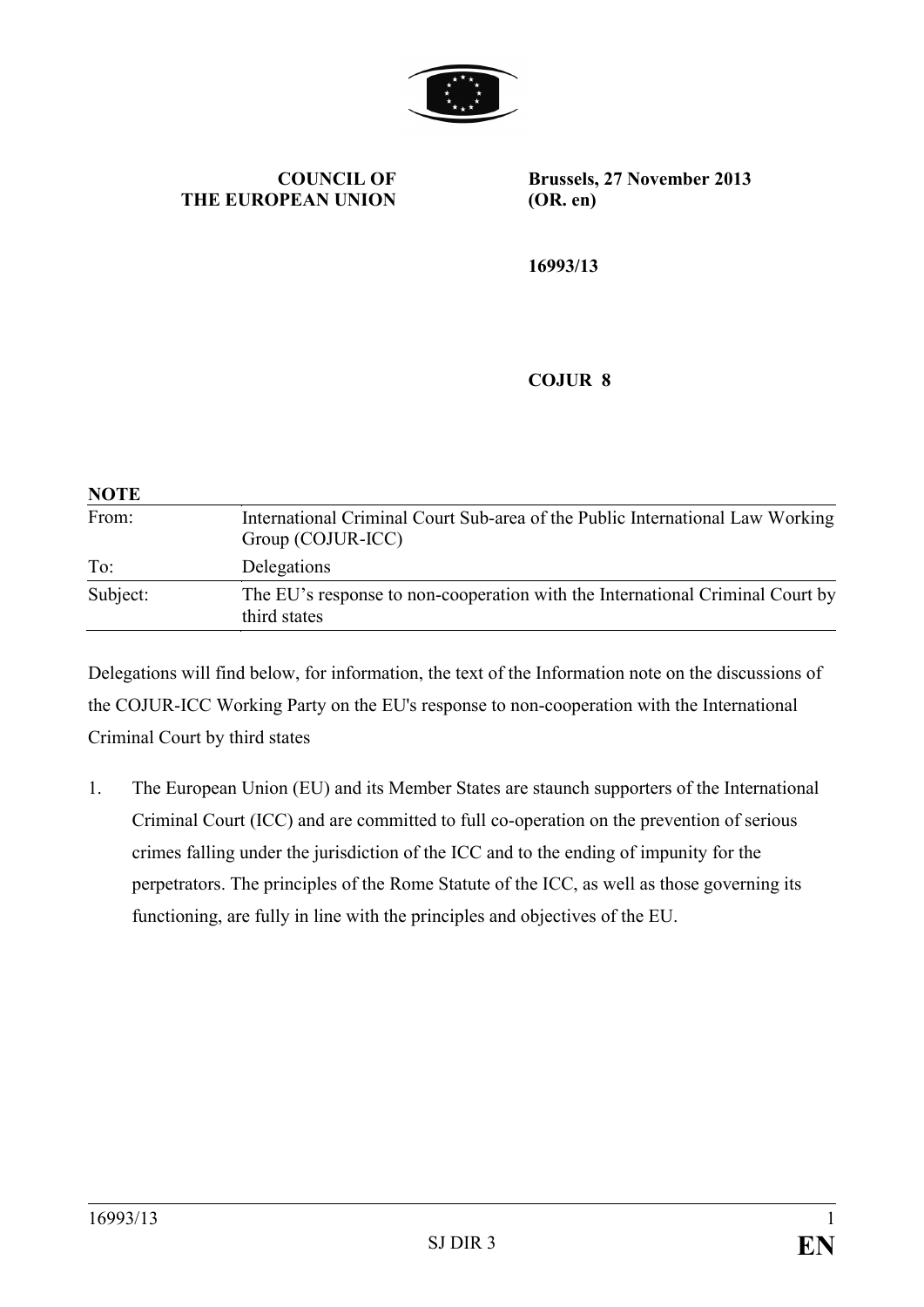- 2. The European Union and its Member States are committed to the effective functioning of the International Criminal Court. Full cooperation with the ICC is a prerequisite for the Court's effective functioning and the promotion of principles of freedom, security, justice and the rule of law as well as contributing to the preservation of peace, the prevention of conflicts and the strengthening of international security, in accordance with the purposes and principles of the Charter of the United Nations. Accordingly, the EU and its Member States have decided to address the issue of non-cooperation with the Court in specific legal instruments. In 2006, the EU became the first regional organization to enter into an agreement on cooperation and assistance with the Court. In 2011, the Council of the European Union adopted a Decision "*determined to put an end to the impunity of the perpetrators of those crimes by taking measures at national level and by enhancing international cooperation to ensure their effective prosecution*".**[1](#page-1-0)** The accompanying Action Plan, updated in 2011, recalls the obligations deriving from the Rome Statute and provides further that "*the EU and its Member States will undertake consistent action to encourage full cooperation of States with the ICC, including the prompt execution of arrest warrants. The EU and its Member States should avoid non-essential contacts with individuals subject to an arrest warrant issued by the ICC. They will monitor and address developments that may hamper the ICC's work.*" **[2](#page-1-1)**
- 3. As a consequence of internal discussions, the International Criminal Court sub-area of the Public International Law (COJUR-ICC Working Party) notes that non-cooperation constitutes one of the most serious challenges to the effective functioning of the ICC. In its view, noncooperation can be defined as the omission of an act by a state which is under a legal obligation to take certain action vis-à-vis the ICC. This omission can concern different actors (a Rome Statute State Party or a state not party), different forms of cooperation (such as the execution of an arrest warrant or seizure of assets) and can occur at different points in the proceedings (before or after the confirmation of charges).

<span id="page-1-0"></span><sup>&</sup>lt;sup>1</sup> Council Decision 2011/168/CFSP, 21 March 2011, para. 6.<br><sup>2</sup> Council Decument ST 12000/11 Action Plan to follow up a

<span id="page-1-1"></span>**<sup>2</sup>** Council Document ST 12090/11 Action Plan to follow-up on the Decision on the International Criminal Court, 12 July 2011 (p. 14)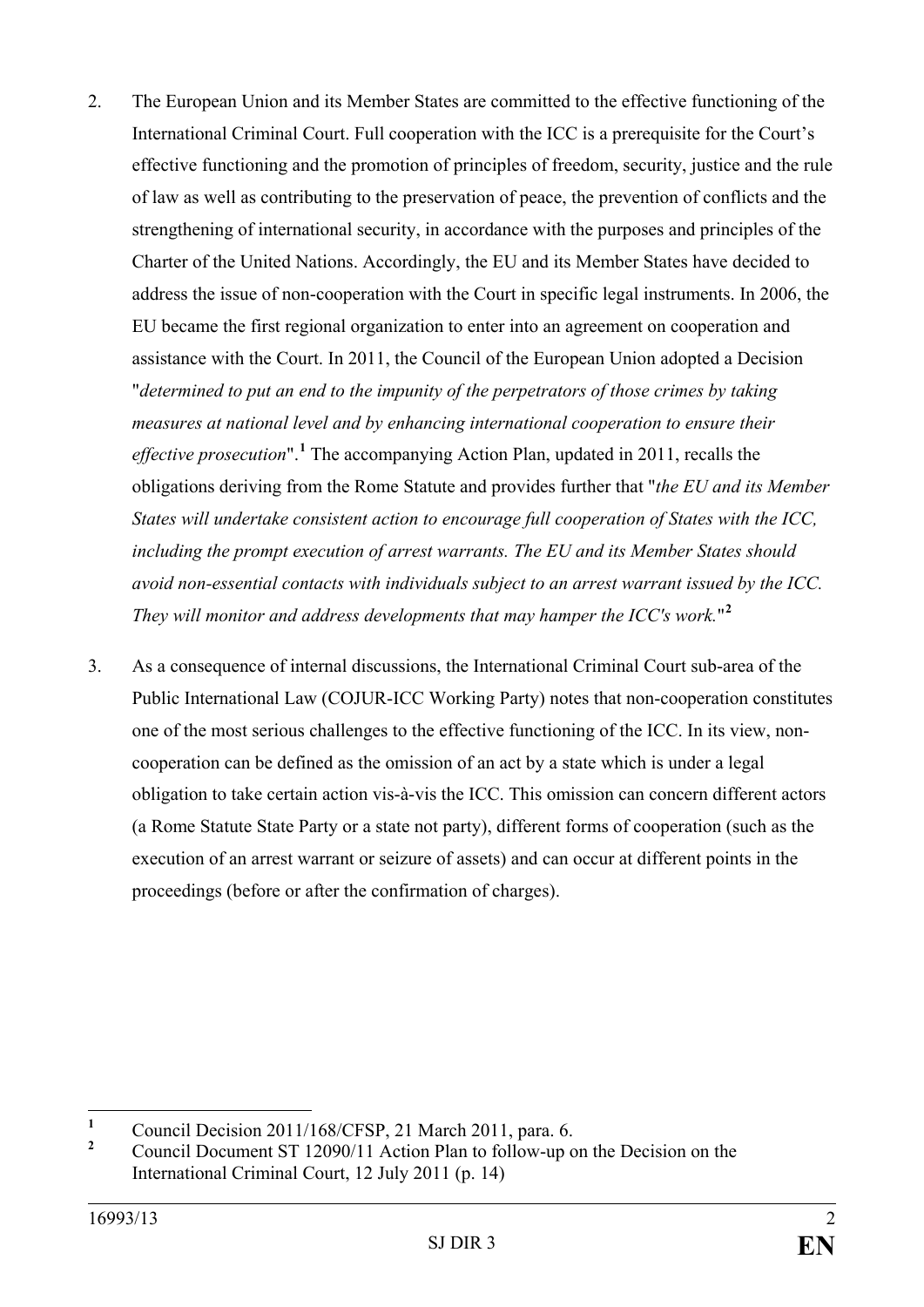- 4. The COJUR-ICC Working Party also observes that all States that have ratified the Rome Statute are under a legal obligation to "cooperate fully with the Court in its investigation and prosecution of crimes" (Art. 86 of the Rome Statute). This applies to various types of cooperation with the Court, including the execution of arrest warrants. Non-cooperation by a Rome Statute State Party not only undermines the Court but also constitutes a breach of a legal obligation.
- 5. As regards the states not parties to the Rome Statute, it should be remarked that they have no such obligation unless one of the following three scenarios applies: first, the UN Security Council has referred a situation to the Court by means of a resolution based on Chapter VII of the UN Charter, specifically deciding on the cooperation of a given state; second, a state not party to the Rome Statute has accepted the exercise of jurisdiction by the Court (Art. 12 (3) ICC Statute); and third, a state not party to the Rome Statute has entered into an agreement with the Court to provide assistance (Art. 87 (5) of the Rome Statute).
- 6. The COJUR-ICC Working Party observes that in some instances, non-cooperation has turned into an established practice where arrest warrants are repeatedly or persistently ignored and the state in question explicitly refuses to abide by its obligations. The situation can escalate further, when this non-cooperation continues after a determination of non-cooperation by the Court. Whenever non-cooperation occurs or is impending, the EU and its Member States will call for cooperation with the ICC and respond to non-cooperation.
- 7. The COJUR-ICC Working Party notes that the European Union and its Member States can turn to various measures to respond to cases of non-cooperation with the ICC. For example, the Spokesperson of the EU High Representative has issued statements calling on relevant states to respect their obligations under international law to cooperate with the Court. Individual Member States have responded to instances of non-cooperation by calling for bilateral meetings with the state in question to discuss the matter or by official statements, for example at the ASP, calling for cooperation with the Court.